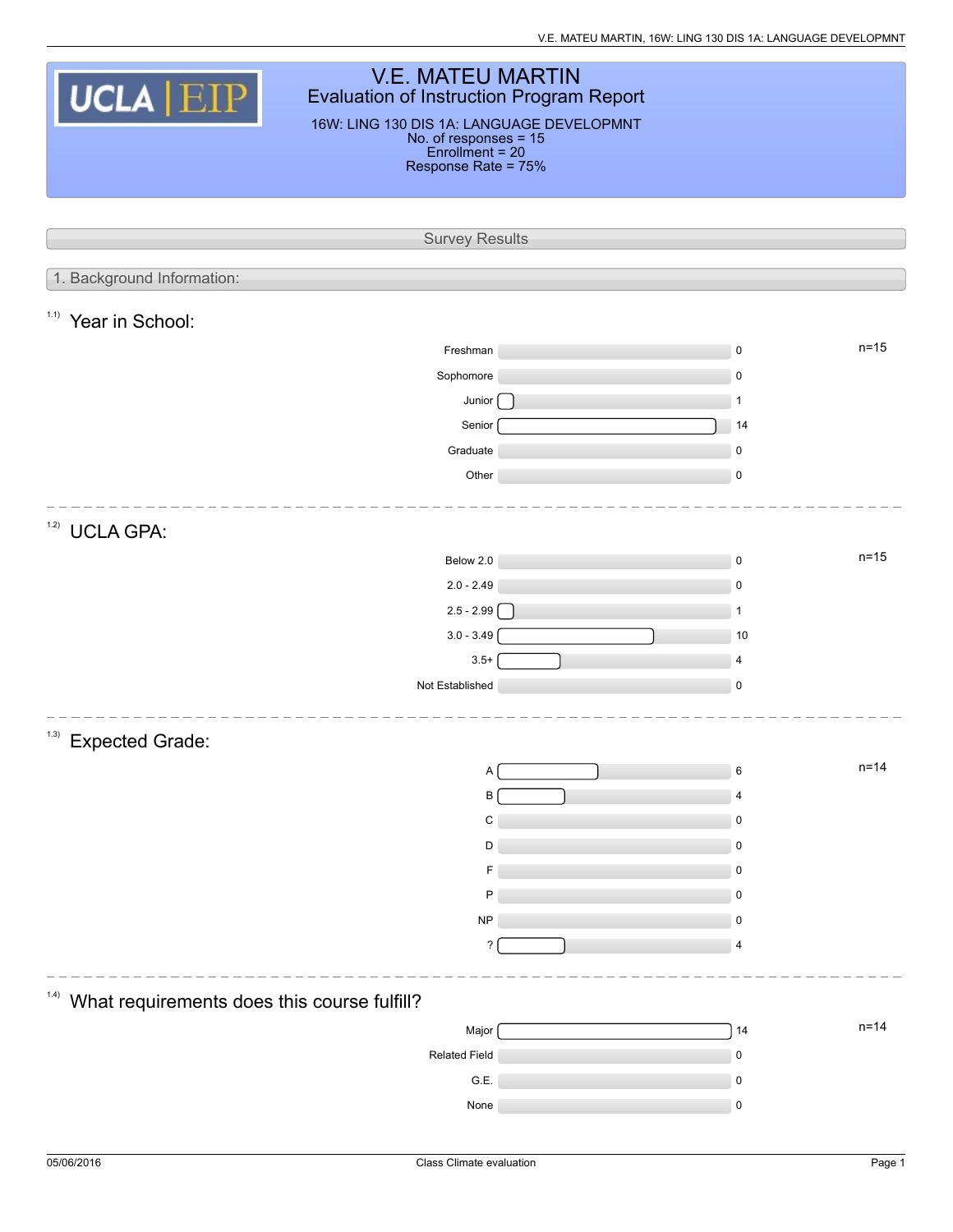|       | 2. To What Extent Do You Feel That:                                                                |                                                                                                                                 |  |  |                                                                                                                     |  |    |                                          |                                                            |
|-------|----------------------------------------------------------------------------------------------------|---------------------------------------------------------------------------------------------------------------------------------|--|--|---------------------------------------------------------------------------------------------------------------------|--|----|------------------------------------------|------------------------------------------------------------|
|       | $21)$ Teaching Assistant Knowledge - The<br>T.A. was knowledgeable about the<br>material.          | Very Low or 0<br>Never                                                                                                          |  |  | $\begin{array}{c cccc} 0 & 0 & 0 & 0 & 0 & 0 & 1 \\ \hline & & & & & & \\ 2 & 3 & 4 & 5 & 6 & 7 & 8 \\ \end{array}$ |  |    | $\frac{14}{14}$ Very High or             | $n = 15$<br>$av = 8.93$<br>$md=9$<br>$dev = 0.26$          |
|       | $222$ Teaching Assistant Concern - The T.<br>A. was concerned about student<br>learning.           |                                                                                                                                 |  |  |                                                                                                                     |  |    |                                          | $n = 15$<br>$av = 8.87$<br>$md=9$<br>$dev = 0.35$          |
|       | <sup>2.3)</sup> Organization - Section presentations<br>were well prepared and organized.          | Very Low or $\begin{array}{c c}\n0 & 0 & 0 \\ \hline\n\end{array}$                                                              |  |  |                                                                                                                     |  |    | 3 11 Very High or<br>$\mathbf{I}$ Always | n=15<br>$av = 8.6$<br>$md=9$<br>$dev = 0.83$               |
|       | $24)$ Scope – The teaching assistant<br>expanded on course ideas.                                  | Very Low or $\begin{array}{ c c c c c c }\n\hline\n0 & 0 & 0 & 0 & 1 & 0 & 0 & 5 & 9 \\ \hline\n\end{array}$ Very High or Never |  |  |                                                                                                                     |  |    |                                          | n=15<br>$av = 8.4$<br>$md=9$<br>$dev = 1.06$               |
| 2.5)  | Interaction – Students felt welcome in<br>seeking help in or outside of the<br>class.              | Very Low or $\begin{array}{ c c c c c c }\n\hline\n0 & 0 & 0 & 0 & 0 & 0 & 1 & 14 \\ \hline\n\end{array}$ Very High or Never    |  |  |                                                                                                                     |  |    |                                          | n=15<br>$av = 8.93$<br>$md=9$<br>$dev = 0.26$              |
|       | <sup>2.6)</sup> Communication Skills - The teaching<br>assistant had good communication<br>skills. |                                                                                                                                 |  |  |                                                                                                                     |  |    |                                          | n=15<br>$av = 8.93$<br>$md=9$<br>$dev = 0.26$              |
|       | $27)$ Value - The overall value of the<br>sections justified your time and effort.                 | Very Low or 0<br>Never                                                                                                          |  |  |                                                                                                                     |  |    | 11 Very High or<br>Always                | n=15<br>$av = 8.67$<br>$md=9$<br>$dev = 0.62$              |
| (2.8) | Overall - What is your overall rating<br>of the teaching assistant?                                | Very Low or 0<br>Never                                                                                                          |  |  |                                                                                                                     |  | ŦН | $2 \t13$ Very High or<br><b>Always</b>   | $n = 15$<br>$av = 8.87$<br>$md=9$<br>$dev = 0.35$          |
|       | 3. Your View of Section Characteristics:                                                           |                                                                                                                                 |  |  |                                                                                                                     |  |    |                                          |                                                            |
|       | Difficulty (relative to other courses)                                                             | Low                                                                                                                             |  |  |                                                                                                                     |  |    | High                                     | n=15<br>$av = 2.13$<br>$md=2$<br>$dev = 0.35$              |
|       | Workload/pace was                                                                                  | Too Slow                                                                                                                        |  |  |                                                                                                                     |  |    | Too Much                                 | n=15<br>$av = 2.13$<br>$md=2$<br>$dev = 0.35$              |
|       | Integration of section with course was                                                             | Poor                                                                                                                            |  |  |                                                                                                                     |  |    | Excellent                                | n=15<br>av.=2.27<br>$md=2$<br>dev.=0.46                    |
|       | <sup>3.4)</sup> Texts, required readings                                                           | Poor                                                                                                                            |  |  |                                                                                                                     |  |    | Excellent                                | $n = 12$<br>av.=2.17<br>$md=2$<br>$dev = 0.39$<br>$ab = 3$ |
|       | Homework assignments                                                                               | Poor                                                                                                                            |  |  |                                                                                                                     |  |    | Excellent                                | n=15<br>$av = 2.2$<br>$md=2$<br>$dev = 0.41$               |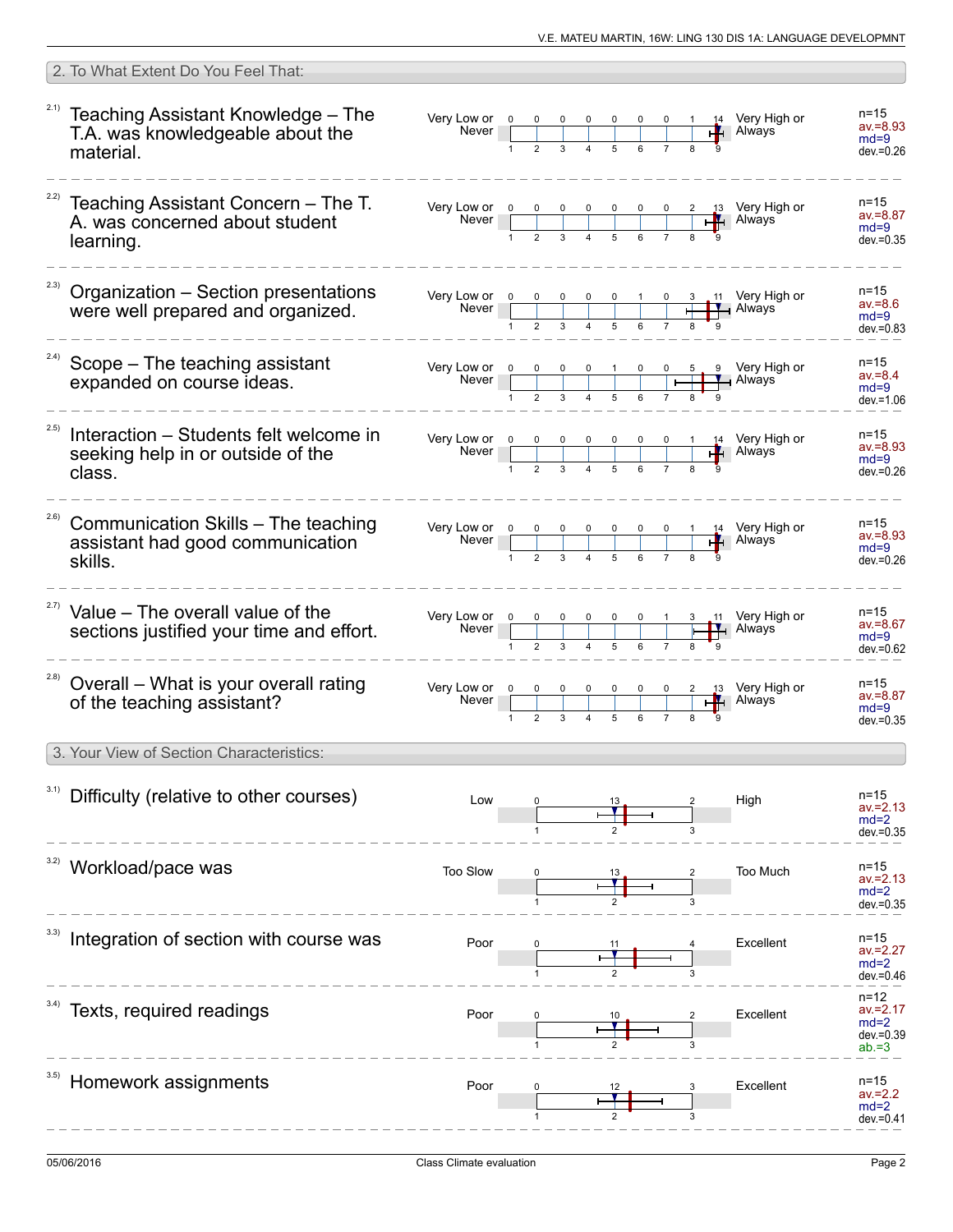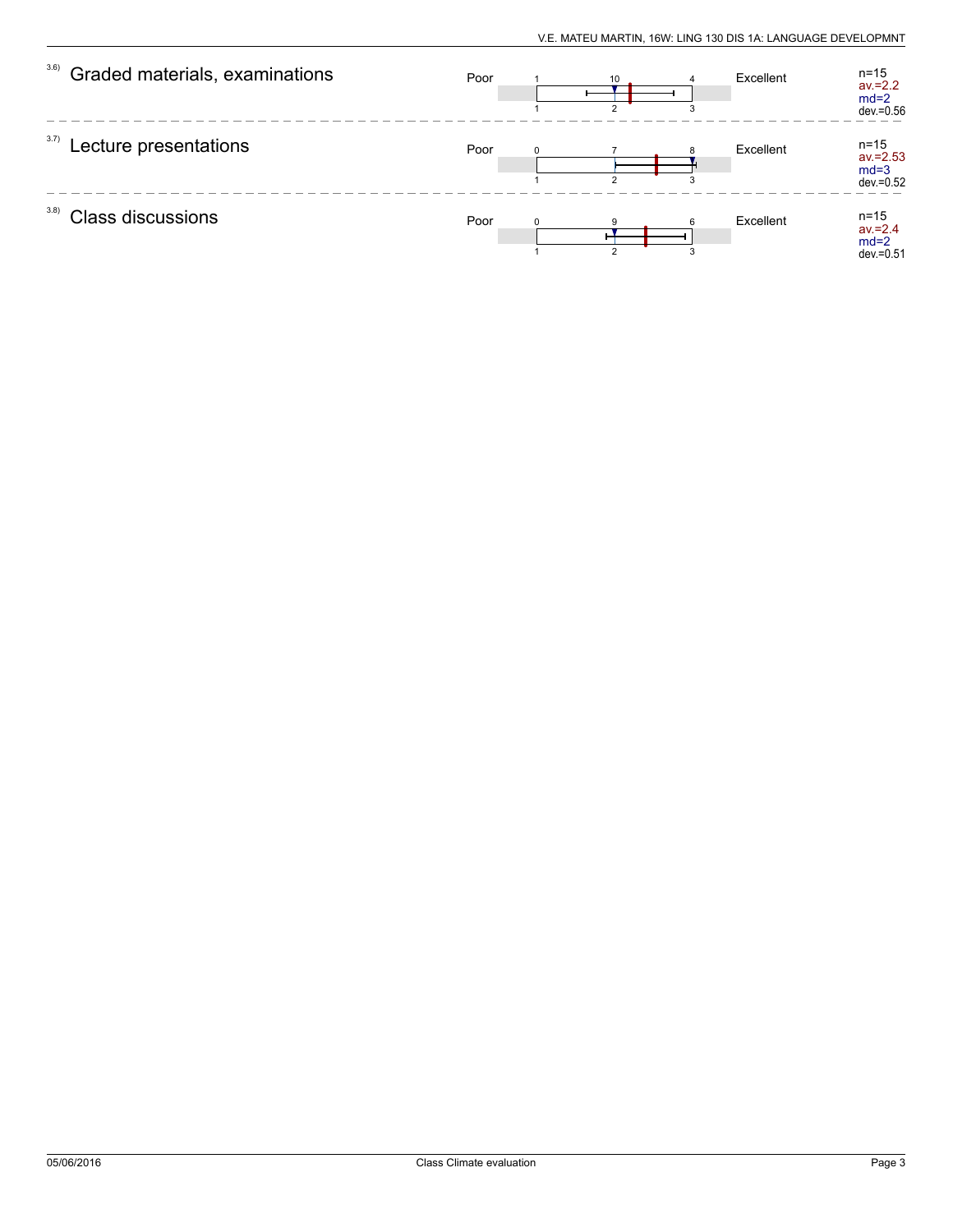## Profile

Subunit: LING

## Name of the instructor: V.E. MATEU MARTIN

Name of the course: (Name of the survey) 16W: LING 130 DIS 1A: LANGUAGE DEVELOPMNT

Values used in the profile line: Mean

## 2. To What Extent Do You Feel That:

- 2.1) Teaching Assistant Knowledge The T.A. was knowledgeable about the material.
- 2.2) Teaching Assistant Concern The T.A. was concerned about student learning.
- 2.3) Organization Section presentations were well prepared and organized.
- 2.4) Scope The teaching assistant expanded on course ideas.
- 2.5) Interaction Students felt welcome in seeking help in or outside of the class.
- 2.6) Communication Skills The teaching assistant had good communication skills.
- 2.7) Value The overall value of the sections justified your time and effort.
- 2.8) Overall What is your overall rating of the teaching assistant?

3. Your View of Section Characteristics:

| Very Low or<br>Never | Very High or<br>Always | $n = 15$ | $av = 8.93$ |
|----------------------|------------------------|----------|-------------|
| Very Low or<br>Never | Very High or<br>Always | $n = 15$ | $av = 8.87$ |
| Very Low or<br>Never | Very High or<br>Always | $n = 15$ | $av = 8.60$ |
| Very Low or<br>Never | Very High or<br>Always | $n = 15$ | $av = 8.40$ |
| Very Low or<br>Never | Very High or<br>Always | $n = 15$ | $av = 8.93$ |
| Very Low or<br>Never | Very High or<br>Always | $n = 15$ | $av = 8.93$ |
| Very Low or<br>Never | Very High or<br>Always | $n = 15$ | $av = 8.67$ |
| Very Low or<br>Never | Very High or<br>Always | $n = 15$ | $av = 8.87$ |
|                      |                        |          |             |

| 3.1) | Difficulty (relative to other courses) | Low      | High      | $n = 15$ | $av = 2.13$ |
|------|----------------------------------------|----------|-----------|----------|-------------|
| 3.2) | Workload/pace was                      | Too Slow | Too Much  | $n = 15$ | $av = 2.13$ |
| 3.3) | Integration of section with course was | Poor     | Excellent | $n = 15$ | $av = 2.27$ |
| 3.4) | Texts, required readings               | Poor     | Excellent | $n = 12$ | $av = 2.17$ |
| 3.5) | Homework assignments                   | Poor     | Excellent | $n = 15$ | $av = 2.20$ |
| 3.6) | Graded materials, examinations         | Poor     | Excellent | $n = 15$ | $av = 2.20$ |
| 3.7) | Lecture presentations                  | Poor     | Excellent | $n = 15$ | $av = 2.53$ |
| 3.8) | Class discussions                      | Poor     | Excellent | $n = 15$ | $av = 2.40$ |